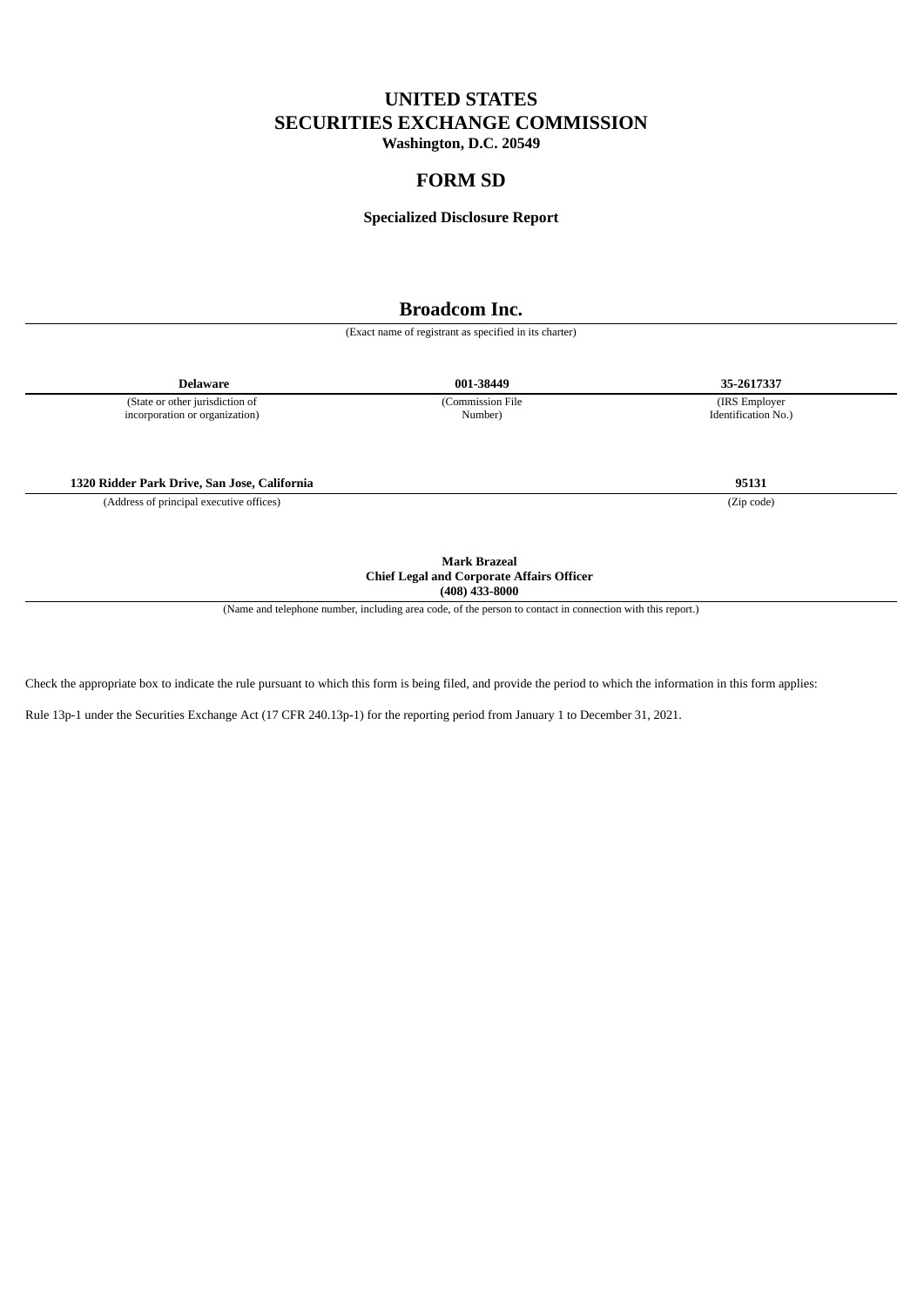#### **Section 1 – Conflict Minerals Disclosure**

# **Item 1.01 Conflict Minerals Disclosure and Report**

# *Conflict Minerals Disclosure*

A copy of the Conflict Minerals Report of Broadcom Inc. for the reporting period January 1, 2021 to December 31, 2021 is provided as Exhibit 1.01 hereto and is publicly available at https://www.broadcom.com/company/citizenship/supplier-responsibility.

# **Item 1.02 Exhibit**

Broadcom Inc.'s Conflict Minerals Report for the calendar year ended December 31, 2021 is filed as Exhibit 1.01 hereto.

# **Section 2 – Exhibits**

# **Item 2.01 Exhibits**

| Exhibit No. | Description                                                                  |
|-------------|------------------------------------------------------------------------------|
| 1.01        | Conflict Minerals Report as required by Items 1.01 and 1.02 of this Form SD. |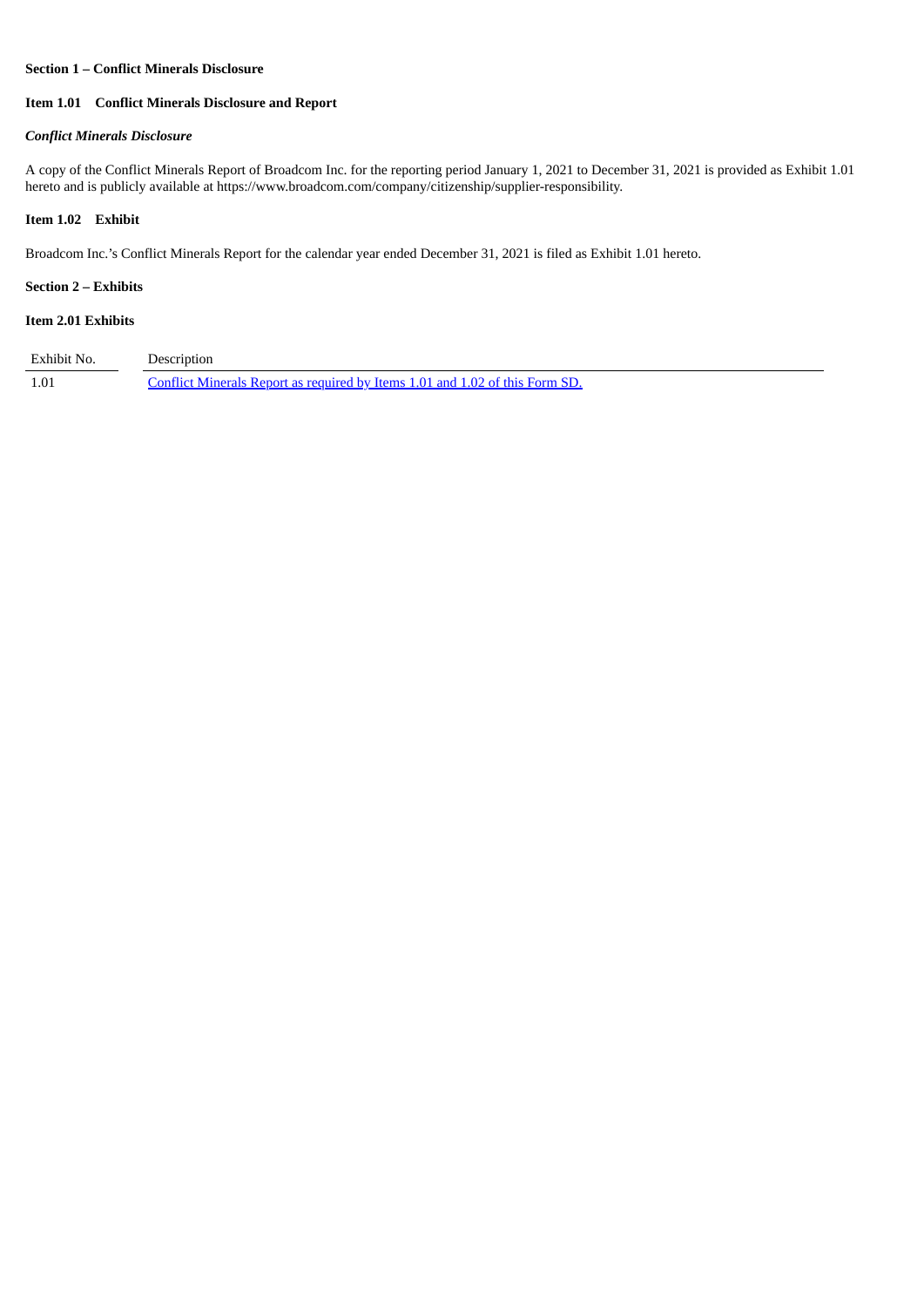### **SIGNATURES**

Pursuant to the requirements of the Securities Exchange Act of 1934, the registrant has duly caused this report to be signed on its behalf by the duly authorized undersigned.

### BROADCOM INC.

By: /s/ Hock E. Tan

Name: Hock E. Tan Title: President and Chief Executive Officer

Date: May 31, 2022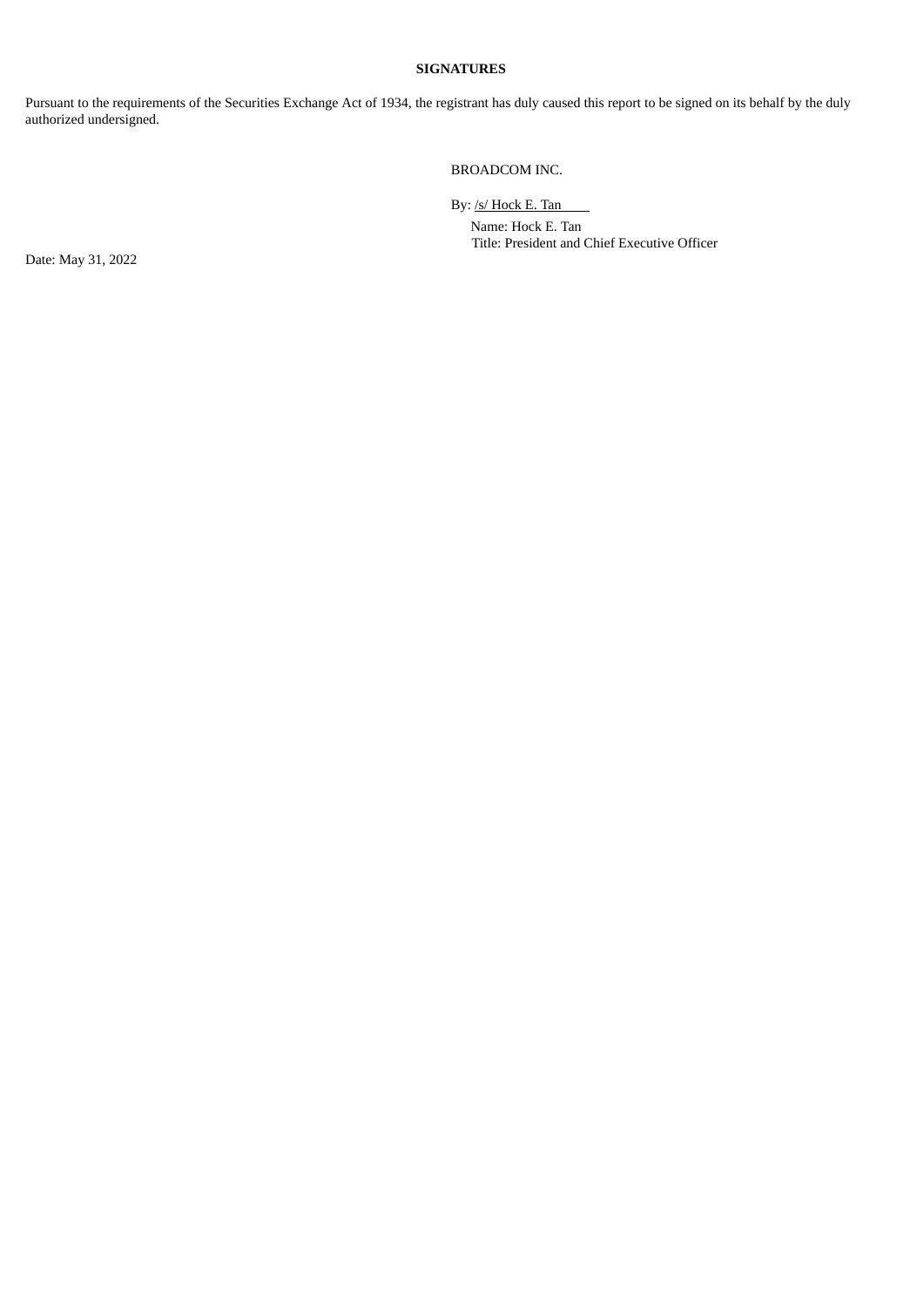#### **Broadcom Inc. Conflict Minerals Report For The Calendar Year Ended December 31, 2021**

<span id="page-3-0"></span>This Conflict Minerals Report (this "Report") of Broadcom Inc. for the calendar year ended December 31, 2021 (the "Reporting Period") is filed in accordance with Rule 13p-1 under the Securities Exchange Act of 1934, as amended (the "Rule"), and pursuant to the Company's Specialized Disclosure Report on Form SD ("Form SD") for the Reporting Period filed with the Securities and Exchange Commission (the "SEC"). The Rule imposes certain reporting and disclosure obligations on SEC registrants for which cassiterite, columbite-tantalite, gold, wolframite, or their derivatives, which are limited to tin, tantalum and tungsten ("conflict minerals"), are necessary to the functionality or production of a product manufactured, or contracted to be manufactured, by the registrant.

References in this Report to "Broadcom," "the Company," "we," "our," or "us" refer to Broadcom Inc. and its subsidiaries, on a consolidated basis, unless otherwise indicated or the context otherwise requires.

# **Company and Product Overview**

Broadcom is a global technology leader that designs, develops and supplies a broad range of semiconductor and infrastructure software solutions. Broadcom has a history of innovation in the semiconductor industry and offers thousands of products that are used in end products such as enterprise and data center networking, home connectivity, set-top boxes, broadband access, telecommunication equipment, smartphones and base stations, data center servers and storage systems, factory automation, power generation and alternative energy systems, and electronic displays.

Broadcom's infrastructure software solutions enable customers to plan, develop, automate, manage and secure applications across mainframe, distributed, mobile and cloud platforms.

#### **Design of Conflict Minerals Program**

Broadcom's due diligence framework with regards to conflict minerals, which is summarized below, conforms to the Organization for Economic Cooperation and Development ("OECD") Guidance for Responsible Supply Chains for Minerals from Conflict-Affected and High Risk Areas, and the Supplements on Tin, Tantalum and Tungsten and on Gold.

Step 1 - Establish strong company management systems

- Adopt a Conflict Minerals Policy and make it publicly available on our website. (https://www.broadcom.com/company/citizenship/supplierresponsibility)
- Establish an internal conflict minerals team led by our Global Quality organization to implement our Conflict Minerals Policy, which reports program activities to executive management on a regular basis.
- Establish a public email address (conflict.minerals@broadcom.com) for general inquiries.
- Establish a grievance mechanism to enable employees, suppliers and stakeholders to report any concerns and violations.
- Maintain records relating to our conflict minerals program.
- Utilize the Conflict Minerals Reporting Template ("CMRT"), a standardized reporting template developed by the Responsible Minerals Initiative ("RMI") to identify smelters and refiners ("SORs") that process the necessary conflict minerals contained in our products.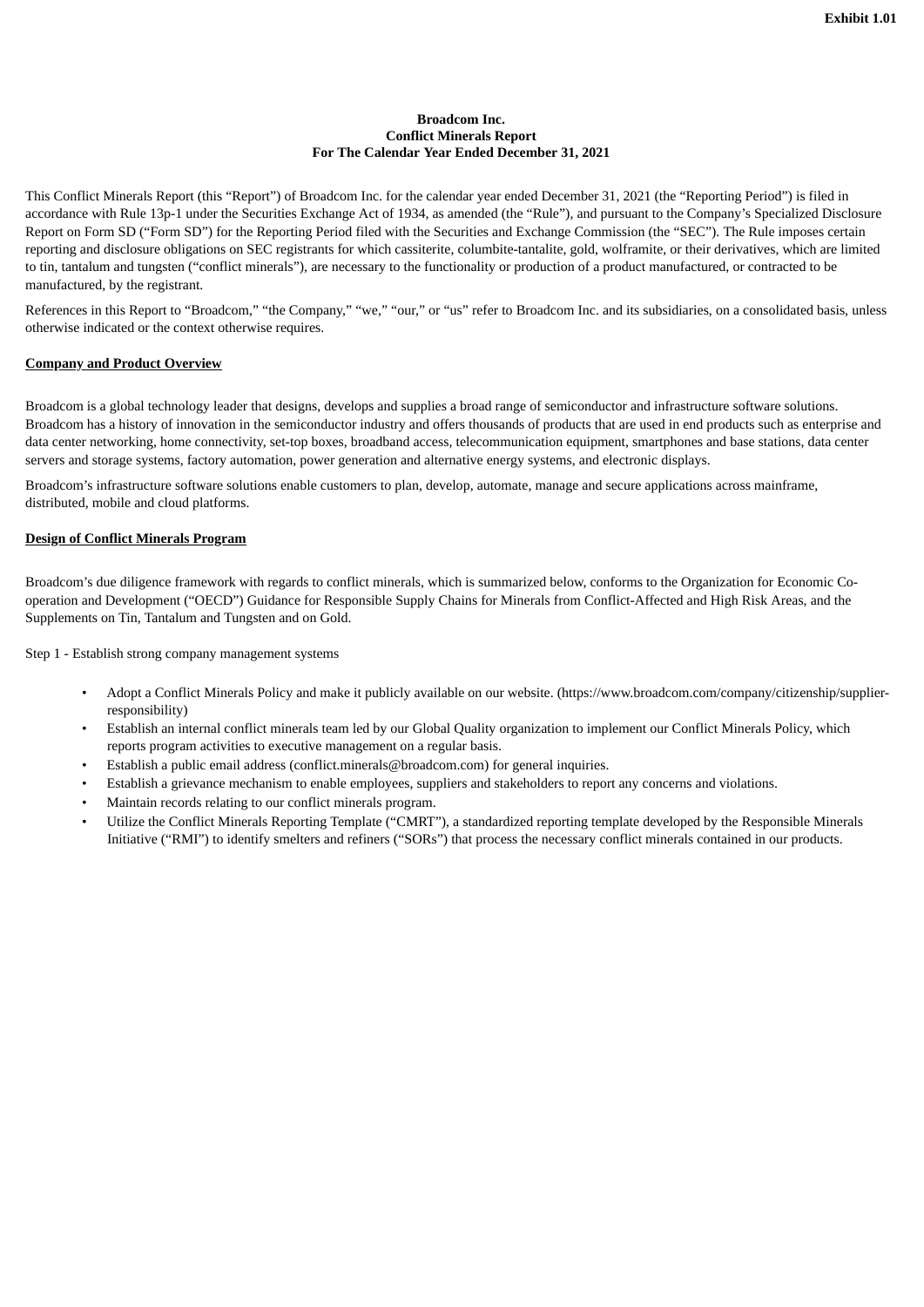Step 2 - Identify and assess risks in the supply chain

- Survey our supply chain using the CMRT, requesting identified direct suppliers to identify SORs and country of origin of the conflict minerals.
- Contact suppliers who returned the CMRT that require follow-up based on internally defined criteria.
- Compare our final SORs list against the list of facilities maintained by RMI's Responsible Minerals Assurance Process ("RMAP") to identify which SORs are certified "conflict-free" ("conformant") or active.

Step 3 - Design and implement a strategy to respond to identified risks

- Devise a risk management plan to respond to identified risk in the event that Broadcom's due diligence process identifies smelters in the supply chain to be sourcing or processing conflict minerals from the Democratic Republic of Congo or adjoining countries (together, the "DRC"), and that are not RMAP conformant.
- Perform risk mitigation efforts by encouraging suppliers to purchase materials from SORs validated as "conflict-free" by an independent auditor to demonstrate conformance with the RMAP assessment protocols and implement due diligence measures for conflict-free sourcing.
- Contact SORs who are not RMAP conformant or active, whose email contact information is available from RMI, to participate in an independent third-party audit program to demonstrate conformance with the RMAP assessment protocols.
- Provide status reports, including information on the source and chain of custody of conflict minerals in our supply chain, to our senior management regularly.

Step 4 - Independent third-party audit of SOR's due diligence practices

- Broadcom supports the development of a range of tools and resources including the RMAP, the CMRT, Reasonable Country of Origin Inquiry ("RCOI") data and a range of guidance documents on conflict minerals sourcing through our membership with RMI.
- As Broadcom does not source directly from conflict minerals processing facilities, we rely on RMAP to coordinate independent thirdparty audits on SORs.

Step 5 - Report annually on supply chain due diligence

• In accordance with the Rule, Broadcom will file a Form SD and a conflict minerals report with the SEC on an annual basis. This Report is also available on our website (https://www.broadcom.com/company/citizenship/supplier-responsibility).

#### **Description of Due Diligence Measures Performed**

- Sent our policy to suppliers to communicate Broadcom's goal and expectations of them to cooperate in providing due diligence information and to encourage suppliers to purchase materials from SORs validated as "conflict-free" by an independent auditor and demonstrated conformant to RMAP assessment protocols, and requested that suppliers return a completed CMRT.
- Contacted suppliers who returned the CMRT that require follow-up based on internally defined criteria.
- Compared our final SORs list (compiled based on information received from suppliers) against the list of facilities maintained by RMAP to identify which SORs are RMAP conformant or active.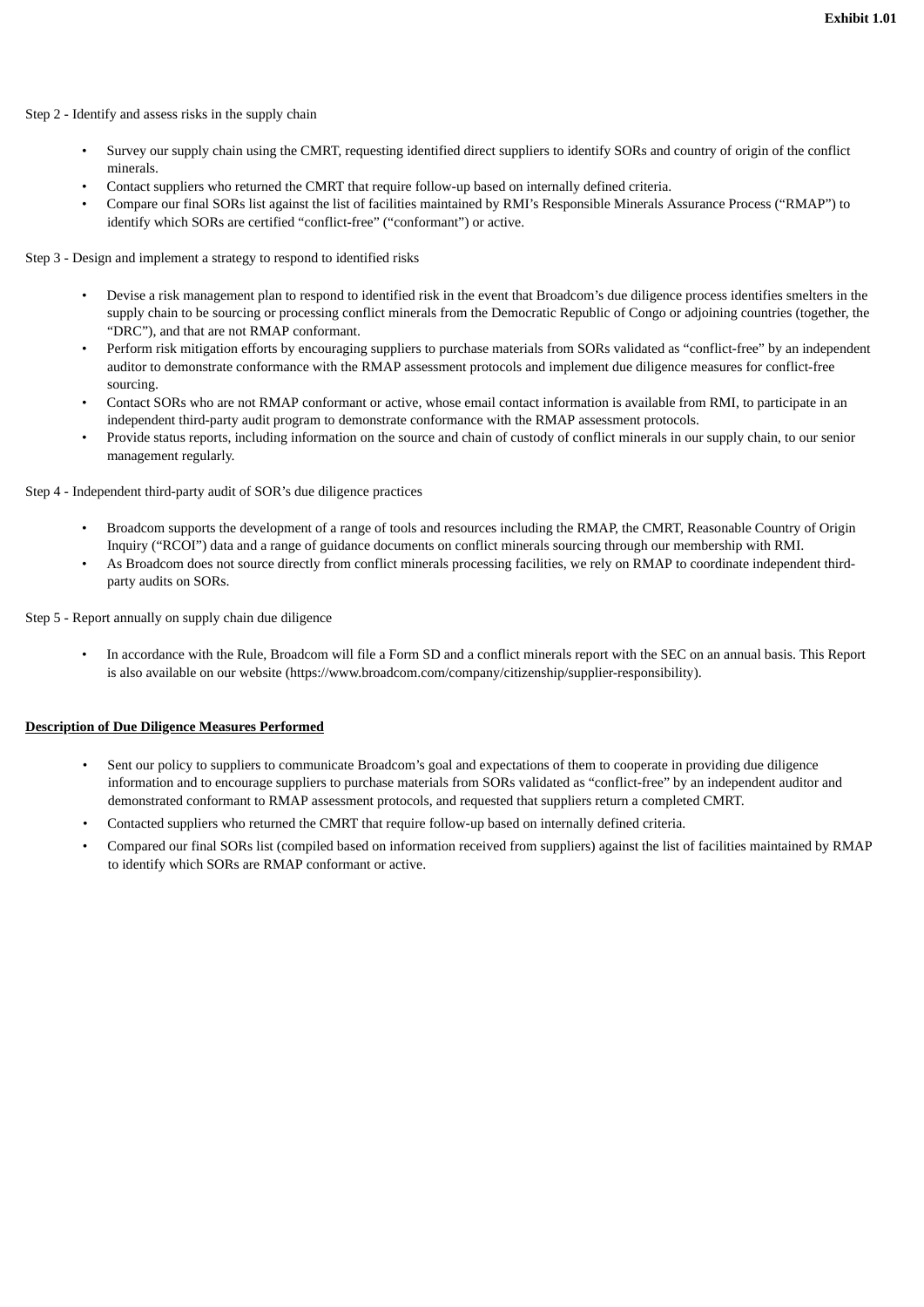- Performed outreach via email to SORs who are not RMAP conformant or active and whose email contact information is available from RMI by sending RMI's standard smelter engagement letter inviting them to commence their participation in an independent third-party audit program to demonstrate their compliance with the RMAP assessment protocols.
- Provided status reports, including information on the source and chain of custody of conflict minerals in our supply chain, to our senior management regularly and at least once a quarter.

#### **Results of Our Due Diligence Measures**

Broadcom uses tin, tantalum, tungsten and gold ("3TG") in the design and manufacture of many of its products and is therefore a "downstream" company in the conflict minerals supply chain. Due to the nature of our supply chain, we do not typically have a direct relationship with 3TG SORs. Our manufacturing operations employ a wide variety of semiconductors, electromechanical components and raw materials that are also supplied by other downstream companies in the supply chain. Our due diligence process involves seeking data from our relevant suppliers, and these suppliers also seek similar information from their supply chain in order to identify the sources for the necessary conflict minerals. We rely on the good faith efforts of our supply chain to provide us with reasonable data. We also depend largely on information collected and provided by RMI obtained through their independent third-party audit programs. We achieved a response rate of 100% for our supply chain survey.

Many of our suppliers sourced 3TG from a variety of upstream sources and provided information to us on an aggregated, company-wide level. Due to the fungible nature of these materials, we understand that these suppliers were unable to trace the 3TG that they source into the products provided to any particular customers (including Broadcom). As a result, our list of SORs may contain more facilities than are actually used in our supply chain. In addition, our list of SORs may not include all the SORs in our supply chain as our suppliers were unable to identify the SORs of some of the conflict minerals.

We compare SORs declared by our suppliers against the list of facilities that are certified "conflict free" by the RMAP and/or London Bullion Market Association (LBMA), and we obtain countries of origin information (when available) from RMI. We have identified 341 SORs in our supply chain at some point during the 2021 reporting year, of which 75 SORs were removed from our supply chain and 6 SORs had ceased operations.

As a result, as of December 31, 2021, we had 260 active SORs in our supply chain, of which 243 SORs have been validated as "conflict free", 14 SORs are listed as "Active" as they are at various stages of the audit cycle in the RMAP, and the remaining 3 SORs have no known participation in the RMAP. However, we were unable to ascertain the country of origin and/or chain of custody of all necessary conflict minerals because, for this reporting period, many SORs facilities had not yet received a "conflict free" designation.

As reported to us by our relevant suppliers, we have included a list of SORs determined to be legitimate processing facilities by the RMI and/or LBMA and the locations of these facilities in Tables 1, 2 and 3.

As previously noted, because of the nature of our supply chain, we do not typically have any direct relationship with 3TG SORs. Therefore, as noted above, we contributed to the improvement of SOR diligence practices by working through our supply chain and through our membership with RMI.

#### **Ongoing Improvement Efforts**

For the next reporting period, we intend to continue taking steps to further mitigate the risk that conflict minerals that are necessary to the functionality or production of our products finance or benefit armed groups in the DRC.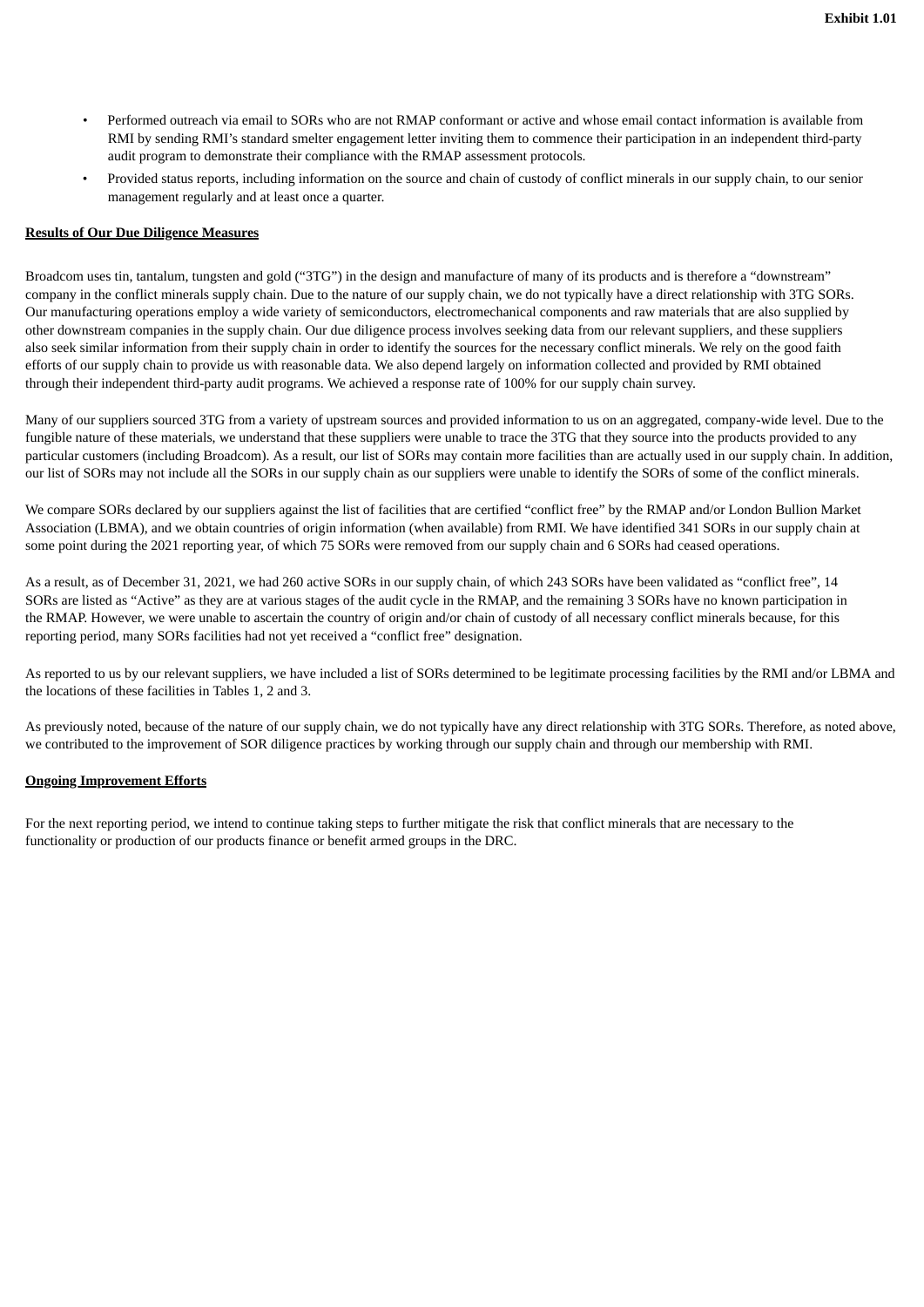**Exhibit 1.01**

These steps include:

- work with relevant suppliers to update their conflict minerals reporting template using the latest CMRT and verify the identified smelters with RMI's most current list;
- continue to refine our conflict minerals program to improve our reasonable due diligence measures in our efforts to determine the source and chain of custody of conflict minerals;
- continue to work with suppliers and others on industry-wide solutions to enable products that are DRC conflict free;
- when required by the Rule, obtain an independent private sector audit for the Report; and
- extend RCOI and due diligence measures to any of our recently acquired entities and businesses.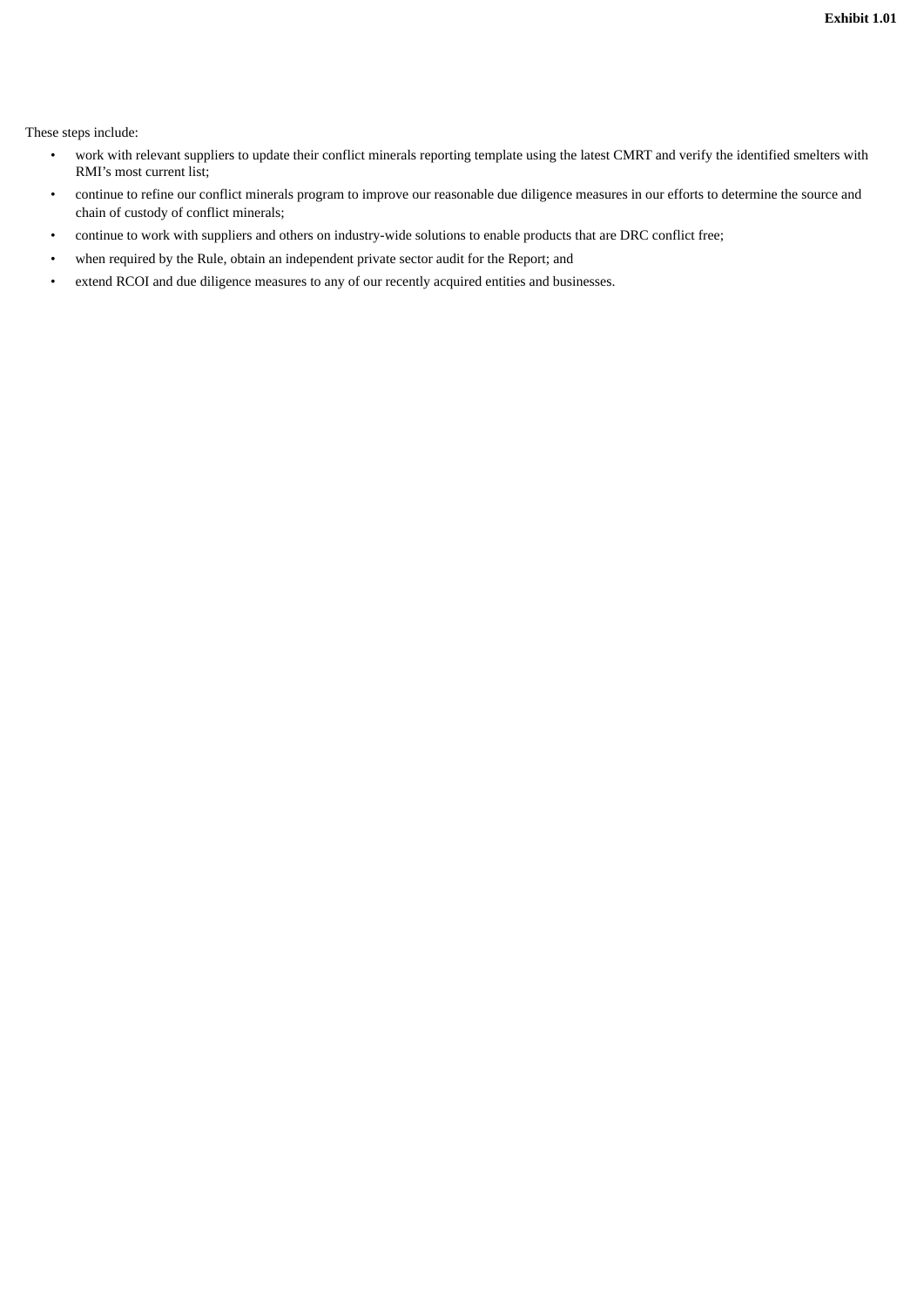# **Tables of Our Conflict Minerals Processing Smelters or Refiners**

Set forth in the tables below are lists of the 341 SORs facilities identified by our suppliers as possibly being used to process their necessary conflict minerals. The SORs status set forth in the lists below are based on information provided by RMI and/or LBMA as of January 19, 2022. Our efforts to determine the mine or location of origin of our necessary conflict minerals are set forth above in "Description of Due Diligence Measures Performed" and "Results of Our Due Diligence Measures."

| <b>Metal</b> | <b>Smelter or Refiner Name</b>                                  | <b>Country Location</b>         |
|--------------|-----------------------------------------------------------------|---------------------------------|
| Gold         | 8853 S.p.A.                                                     | Italy                           |
| Gold         | <b>Advanced Chemical Company</b>                                | United States of America        |
| Gold         | Aida Chemical Industries Co., Ltd.                              | Japan                           |
| Gold         | Al Etihad Gold Refinery DMCC                                    | <b>United Arab Emirates</b>     |
| Gold         | Allgemeine Gold-und Silberscheideanstalt A.G.                   | Germany                         |
| Gold         | Almalyk Mining and Metallurgical Complex (AMMC)                 | Uzbekistan                      |
| Gold         | AngloGold Ashanti Corrego do Sitio Mineracao                    | <b>Brazil</b>                   |
| Gold         | Argor-Heraeus S.A.                                              | Switzerland                     |
| Gold         | Asahi Pretec Corp.                                              | Japan                           |
| Gold         | Asahi Refining Canada Ltd.                                      | Canada                          |
| Gold         | Asahi Refining USA Inc.                                         | <b>United States of America</b> |
| Gold         | Asaka Riken Co., Ltd.                                           | Japan                           |
| Gold         | Aurubis AG                                                      | Germany                         |
| Gold         | <b>Bangalore Refinery</b>                                       | India                           |
| Gold         | Bangko Sentral ng Pilipinas (Central Bank of the Philippines)   | Philippines                     |
| Gold         | <b>Boliden AB</b>                                               | Sweden                          |
| Gold         | C. Hafner GmbH + Co. KG                                         | Germany                         |
| Gold         | CCR Refinery - Glencore Canada Corporation                      | Canada                          |
| Gold         | Cendres + Metaux S.A.                                           | Switzerland                     |
| Gold         | Chimet S.p.A.                                                   | Italy                           |
| Gold         | Chugai Mining                                                   | Japan                           |
| Gold         | Daye Non-Ferrous Metals Mining Ltd.                             | China                           |
| Gold         | <b>DODUCO</b> Contacts and Refining GmbH                        | Germany                         |
| Gold         | Dowa                                                            | Japan                           |
| Gold         | <b>DSC</b> (Do Sung Corporation)                                | Republic of Korea               |
| Gold         | Eco-System Recycling Co., Ltd. East Plant                       | Japan                           |
| Gold         | Eco-System Recycling Co., Ltd. North Plant                      | Japan                           |
| Gold         | Eco-System Recycling Co., Ltd. West Plant                       | Japan                           |
| Gold         | <b>Emirates Gold DMCC</b>                                       | <b>United Arab Emirates</b>     |
| Gold         | Geib Refining Corporation                                       | <b>United States of America</b> |
| Gold         | Gold Refinery of Zijin Mining Group Co., Ltd.                   | China                           |
| Gold         | Great Wall Precious Metals Co., Ltd. of CBPM                    | China                           |
| Gold         | Heimerle + Meule GmbH                                           | Germany                         |
| Gold         | Heraeus Germany GmbH Co. KG                                     | Germany                         |
| Gold         | Heraeus Metals Hong Kong Ltd.                                   | China                           |
| Gold         | Inner Mongolia Qiankun Gold and Silver Refinery Share Co., Ltd. | China                           |
| Gold         | Ishifuku Metal Industry Co., Ltd.                               | Japan                           |
| Gold         | Istanbul Gold Refinery                                          | Turkey                          |

#### **Table 1: Conformant smelters and refiners**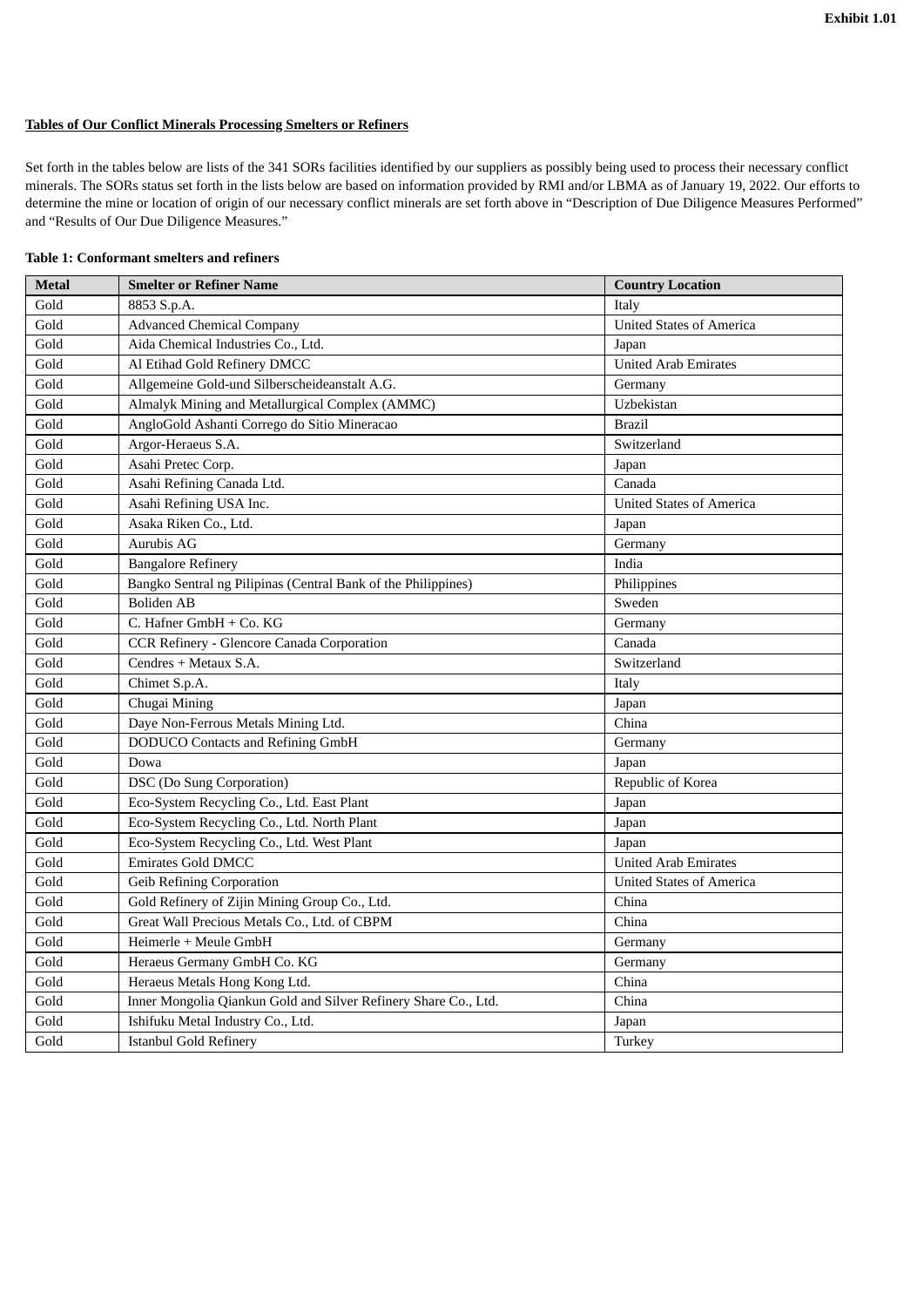| <b>Metal</b>          | <b>Smelter or Refiner Name</b>                                              | <b>Country Location</b>         |
|-----------------------|-----------------------------------------------------------------------------|---------------------------------|
| Gold                  | Italpreziosi                                                                | Italy                           |
| Gold                  | Japan Mint                                                                  | Japan                           |
| Gold                  | Jiangxi Copper Co., Ltd.                                                    | China                           |
| Gold                  | <b>JSC Novosibirsk Refinery</b>                                             | <b>Russian Federation</b>       |
| Gold                  | <b>JSC</b> Uralelectromed                                                   | <b>Russian Federation</b>       |
| Gold                  | JX Nippon Mining & Metals Co., Ltd.                                         | Japan                           |
| Gold                  | Kazzinc                                                                     | Kazakhstan                      |
| Gold                  | Kennecott Utah Copper LLC                                                   | <b>United States of America</b> |
| Gold                  | KGHM Polska Miedz Spolka Akcyjna                                            | Poland                          |
| Gold                  | Kojima Chemicals Co., Ltd.                                                  | Japan                           |
| Gold                  | Korea Zinc Co., Ltd.                                                        | Republic of Korea               |
| Gold                  | L'Orfebre S.A.                                                              | Andorra                         |
| Gold                  | LS-NIKKO Copper Inc.                                                        | Republic of Korea               |
| Gold                  | LT Metal Ltd.                                                               | Republic of Korea               |
| Gold                  | <b>Marsam Metals</b>                                                        | <b>Brazil</b>                   |
| Gold                  | Materion                                                                    | <b>United States of America</b> |
| Gold                  | Matsuda Sangyo Co., Ltd.                                                    | Japan                           |
| Gold                  | Metal Concentrators SA (Pty) Ltd.                                           | South Africa                    |
| Gold                  | Metalor Technologies (Hong Kong) Ltd.                                       | China                           |
| Gold                  | Metalor Technologies (Singapore) Pte., Ltd.                                 | Singapore                       |
| Gold                  | Metalor Technologies (Suzhou) Ltd.                                          | China                           |
| Gold                  | Metalor Technologies S.A.                                                   | Switzerland                     |
| Gold                  | <b>Metalor USA Refining Corporation</b>                                     | <b>United States of America</b> |
| Gold                  | Metalurgica Met-Mex Penoles S.A. De C.V.                                    | Mexico                          |
| Gold                  | Mitsubishi Materials Corporation                                            | Japan                           |
| Gold                  | Mitsui Mining and Smelting Co., Ltd.                                        | Japan                           |
| Gold                  | MMTC-PAMP India Pvt., Ltd.                                                  | India                           |
| Gold                  | Moscow Special Alloys Processing Plant                                      | <b>Russian Federation</b>       |
| Gold                  | Nadir Metal Rafineri San. Ve Tic. A.S.                                      | Turkey                          |
| Gold                  | Navoi Mining and Metallurgical Combinat                                     | Uzbekistan                      |
| Gold                  | NH Recytech Company                                                         | Republic of Korea               |
| Gold                  | Nihon Material Co., Ltd.                                                    | Japan                           |
| Gold                  | Ogussa Osterreichische Gold- und Silber-Scheideanstalt GmbH                 | Austria                         |
| $\operatorname{Gold}$ | Ohura Precious Metal Industry Co., Ltd.                                     | Japan                           |
| Gold                  | OJSC (The Gulidov Krasnoyarsk Non-Ferrous Metals Plant) (OJSC Krastsvetmet) | <b>Russian Federation</b>       |
| Gold                  | PAMP S.A.                                                                   | Switzerland                     |
| Gold                  | Planta Recuperadora de Metales SpA                                          | Chile                           |
| Gold                  | Prioksky Plant of Non-Ferrous Metals                                        | <b>Russian Federation</b>       |
| Gold                  | PT Aneka Tambang (Persero) Tbk                                              | Indonesia                       |
| Gold                  | PX Precinox S.A.                                                            | Switzerland                     |
| Gold                  | Rand Refinery (Pty) Ltd.                                                    | South Africa                    |
| Gold                  | REMONDIS PMR B.V.                                                           | Netherlands                     |
| Gold                  | Royal Canadian Mint                                                         | Canada                          |
| Gold                  | <b>SAAMP</b>                                                                | France                          |
| Gold                  | Safimet S.p.A                                                               | Italy                           |
|                       |                                                                             |                                 |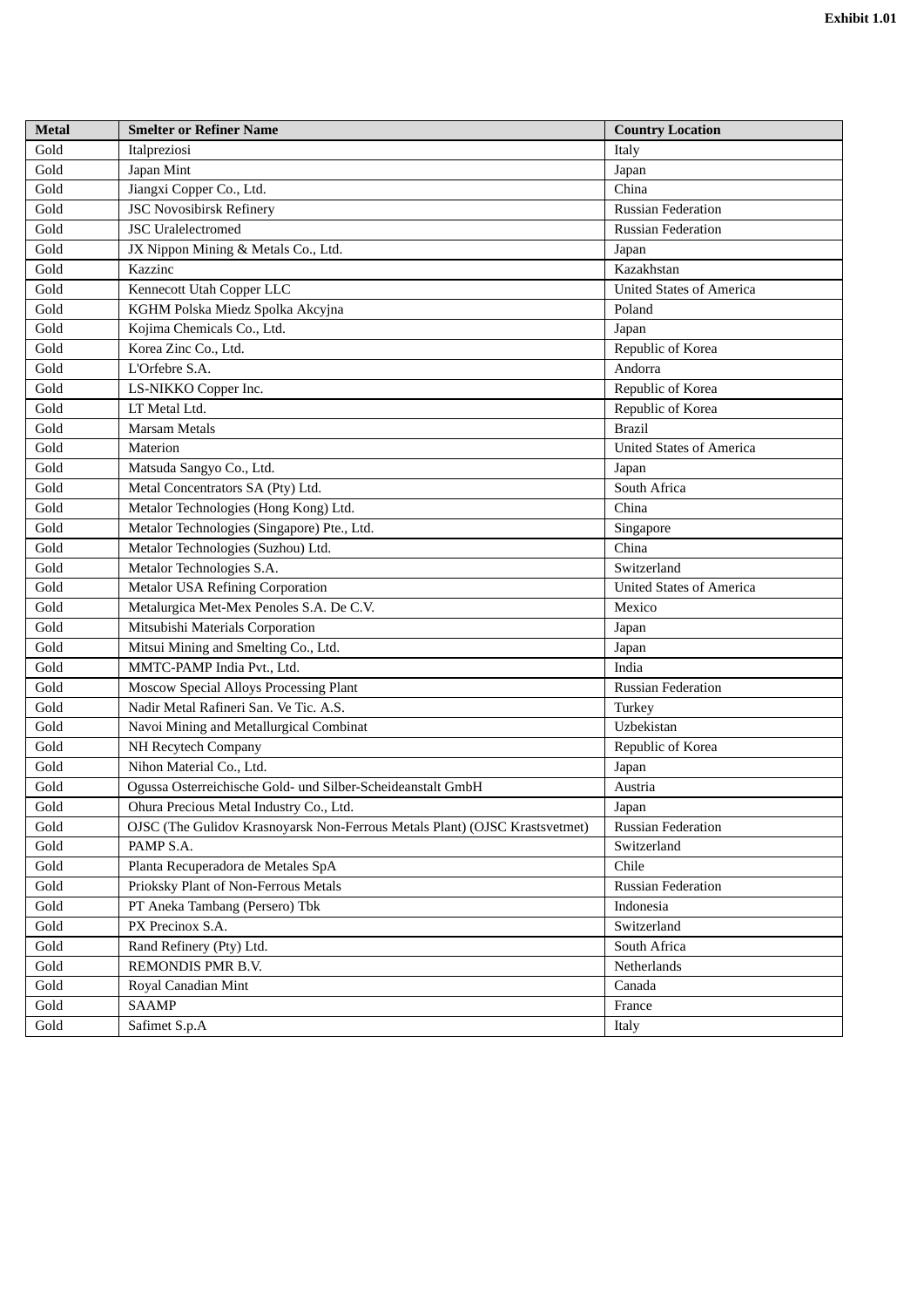| <b>Metal</b> | <b>Smelter or Refiner Name</b>                       | <b>Country Location</b>         |
|--------------|------------------------------------------------------|---------------------------------|
| Gold         | SAFINA A.S.                                          | Czechia                         |
| Gold         | <b>Samduck Precious Metals</b>                       | Republic of Korea               |
| Gold         | SAXONIA Edelmetalle GmbH                             | Germany                         |
| Gold         | SEMPSA Joyeria Plateria S.A.                         | Spain                           |
| Gold         | Shandong Gold Smelting Co., Ltd.                     | China                           |
| Gold         | Shandong Zhaojin Gold & Silver Refinery Co., Ltd.    | China                           |
| Gold         | Sichuan Tianze Precious Metals Co., Ltd.             | China                           |
| Gold         | Singway Technology Co., Ltd.                         | Taiwan                          |
| Gold         | SOE Shyolkovsky Factory of Secondary Precious Metals | <b>Russian Federation</b>       |
| Gold         | Solar Applied Materials Technology Corp.             | Taiwan                          |
| Gold         | Sumitomo Metal Mining Co., Ltd.                      | Japan                           |
| Gold         | SungEel HiMetal Co., Ltd.                            | Republic of Korea               |
| Gold         | T.C.A S.p.A                                          | Italy                           |
| Gold         | Tanaka Kikinzoku Kogyo K.K.                          | Japan                           |
| Gold         | Tokuriki Honten Co., Ltd.                            | Japan                           |
| Gold         | TOO Tau-Ken-Altyn                                    | Kazakhstan                      |
| Gold         | Torecom                                              | Republic of Korea               |
| Gold         | TSK Pretech*                                         | Republic of Korea               |
| Gold         | <b>Umicore Precious Metals Thailand</b>              | Thailand                        |
| Gold         | Umicore S.A. Business Unit Precious Metals Refining  | Belgium                         |
| Gold         | United Precious Metal Refining, Inc.                 | <b>United States of America</b> |
| Gold         | Valcambi S.A.                                        | Switzerland                     |
| Gold         | Western Australian Mint (T/a The Perth Mint)         | Australia                       |
| Gold         | WIELAND Edelmetalle GmbH                             | Germany                         |
| Gold         | Yamakin Co., Ltd.                                    | Japan                           |
| Gold         | Yokohama Metal Co., Ltd.                             | Japan                           |
| Gold         | Zhongyuan Gold Smelter of Zhongjin Gold Corporation  | China                           |
| Tantalum     | <b>AMG Brasil</b>                                    | <b>Brazil</b>                   |
| Tantalum     | Asaka Riken Co., Ltd.                                | Japan                           |
| Tantalum     | Changsha South Tantalum Niobium Co., Ltd.            | China                           |
| Tantalum     | D Block Metals, LLC                                  | <b>United States of America</b> |
| Tantalum     | Exotech Inc.                                         | <b>United States of America</b> |
| Tantalum     | F&X Electro-Materials Ltd.                           | China                           |
| Tantalum     | FIR Metals & Resource Ltd.                           | China                           |
| Tantalum     | Global Advanced Metals Aizu                          | Japan                           |
| Tantalum     | Global Advanced Metals Boyertown                     | <b>United States of America</b> |
| Tantalum     | Guangdong Rising Rare Metals-EO Materials Ltd.       | China                           |
| Tantalum     | H.C. Starck Hermsdorf GmbH                           | Germany                         |
| Tantalum     | H.C. Starck Inc.                                     | <b>United States of America</b> |
| Tantalum     | Hengyang King Xing Lifeng New Materials Co., Ltd.    | China                           |
| Tantalum     | Jiangxi Dinghai Tantalum & Niobium Co., Ltd.         | China                           |
| Tantalum     | Jiangxi Tuohong New Raw Material                     | China                           |
| Tantalum     | JiuJiang JinXin Nonferrous Metals Co., Ltd.          | China                           |
| Tantalum     | Jiujiang Tanbre Co., Ltd.                            | China                           |
| Tantalum     | Jiujiang Zhongao Tantalum & Niobium Co., Ltd.        | China                           |
| Tantalum     | <b>KEMET</b> de Mexico                               | Mexico                          |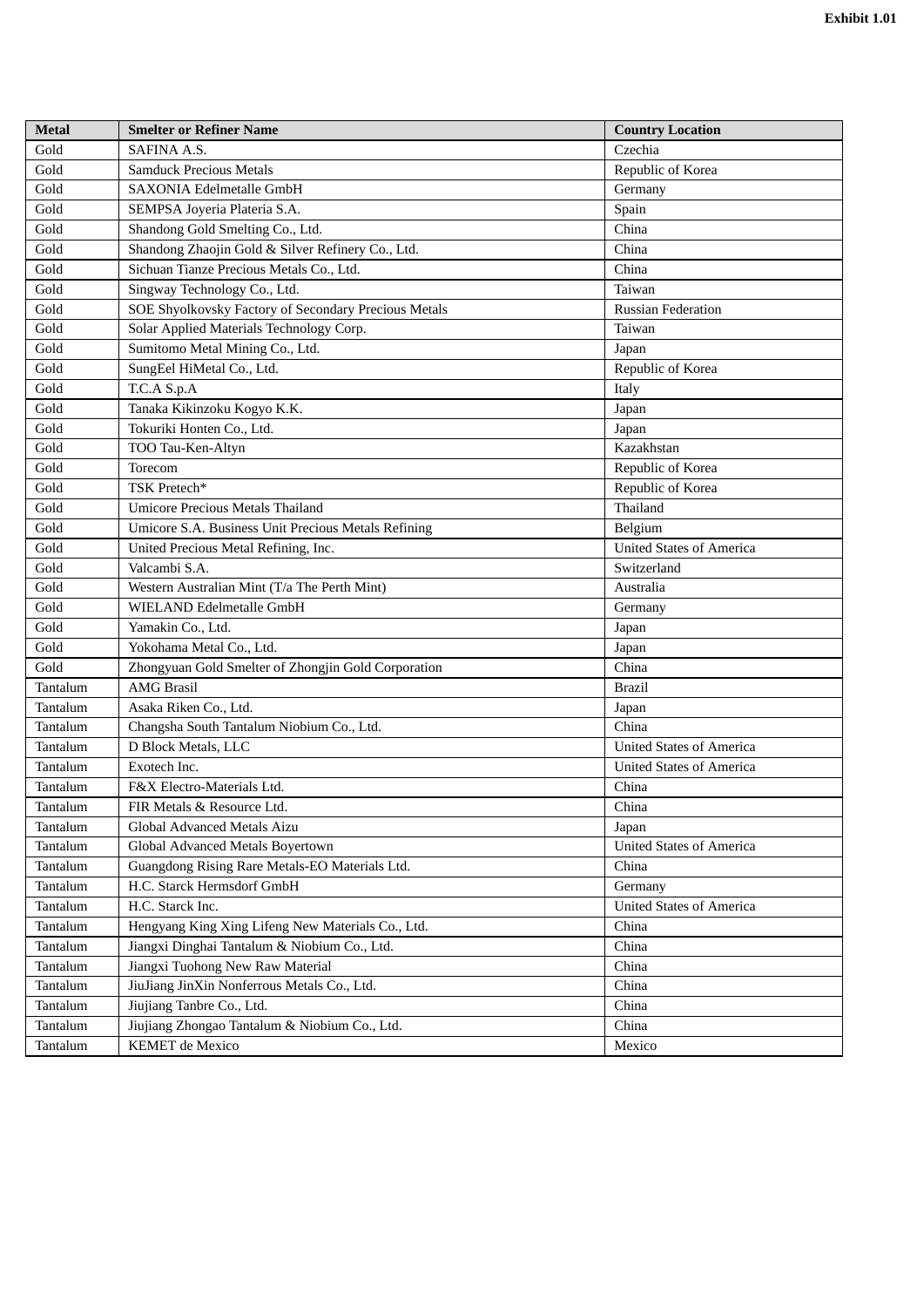| <b>Metal</b> | <b>Smelter or Refiner Name</b>                    | <b>Country Location</b>         |
|--------------|---------------------------------------------------|---------------------------------|
| Tantalum     | Meta Materials                                    | Republic of North Macedonia     |
| Tantalum     | Metallurgical Products India Pvt., Ltd.           | India                           |
| Tantalum     | Mineracao Taboca S.A.                             | <b>Brazil</b>                   |
| Tantalum     | Mitsui Mining and Smelting Co., Ltd.              | Japan                           |
| Tantalum     | Ningxia Orient Tantalum Industry Co., Ltd.        | China                           |
| Tantalum     | NPM Silmet AS                                     | Estonia                         |
| Tantalum     | QuantumClean                                      | <b>United States of America</b> |
| Tantalum     | Resind Industria e Comercio Ltda.                 | <b>Brazil</b>                   |
| Tantalum     | Solikamsk Magnesium Works OAO                     | <b>Russian Federation</b>       |
| Tantalum     | Taki Chemical Co., Ltd.                           | Japan                           |
| Tantalum     | TANIOBIS Co., Ltd.                                | Thailand                        |
| Tantalum     | <b>TANIOBIS GmbH</b>                              | Germany                         |
| Tantalum     | TANIOBIS Japan Co., Ltd.                          | Japan                           |
| Tantalum     | TANIOBIS Smelting GmbH & Co. KG                   | Germany                         |
| Tantalum     | <b>Telex Metals</b>                               | <b>United States of America</b> |
| Tantalum     | Ulba Metallurgical Plant JSC                      | Kazakhstan                      |
| Tantalum     | XIMEI RESOURCES (GUANGDONG) LIMITED               | China                           |
| Tantalum     | XinXing HaoRong Electronic Material Co., Ltd.     | China                           |
| Tantalum     | Yanling Jincheng Tantalum & Niobium Co., Ltd.     | China                           |
| Tin          | Alpha                                             | <b>United States of America</b> |
| Tin          | Chenzhou Yunxiang Mining and Metallurgy Co., Ltd. | China                           |
| Tin          | Chifeng Dajingzi Tin Industry Co., Ltd.           | China                           |
| Tin          | China Tin Group Co., Ltd.                         | China                           |
| Tin          | Dowa                                              | Japan                           |
| Tin          | <b>EM Vinto</b>                                   | Plurinational State of Bolivia  |
| Tin          | Fabrica Auricchio Industria e Comercio Ltda.‡     | <b>Brazil</b>                   |
| Tin          | <b>Fenix Metals</b>                               | Poland                          |
| Tin          | Gejiu Fengming Metallurgy Chemical Plant*         | China                           |
| Tin          | Gejiu Kai Meng Industry and Trade LLC             | China                           |
| Tin          | Gejiu Non-Ferrous Metal Processing Co., Ltd.      | China                           |
| Tin          | Gejiu Yunxin Nonferrous Electrolysis Co., Ltd.    | China                           |
| Tin          | Gejiu Zili Mining And Metallurgy Co., Ltd.        | China                           |
| Tin          | Guangdong Hanhe Non-Ferrous Metal Co., Ltd.       | China                           |
| Tin          | HuiChang Hill Tin Industry Co., Ltd.              | China                           |
| Tin          | Huichang Jinshunda Tin Co., Ltd.                  | China                           |
| Tin          | Jiangxi New Nanshan Technology Ltd.               | China                           |
| Tin          | Luna Smelter, Ltd.                                | Rwanda                          |
| Tin          | Ma'anshan Weitai Tin Co., Ltd.                    | China                           |
| $\rm \,Tin$  | Magnu's Minerais Metais e Ligas Ltda.             | <b>Brazil</b>                   |
| Tin          | Malaysia Smelting Corporation (MSC)               | Malaysia                        |
| Tin          | Melt Metais e Ligas S.A.                          | <b>Brazil</b>                   |
| Tin          | Metallic Resources, Inc.                          | <b>United States of America</b> |
| Tin          | Metallo Belgium N.V.                              | Belgium                         |
| Tin          | Metallo Spain S.L.U.                              | Spain                           |
| Tin          | Mineracao Taboca S.A.                             | <b>Brazil</b>                   |
| Tin          | Minsur                                            | Peru                            |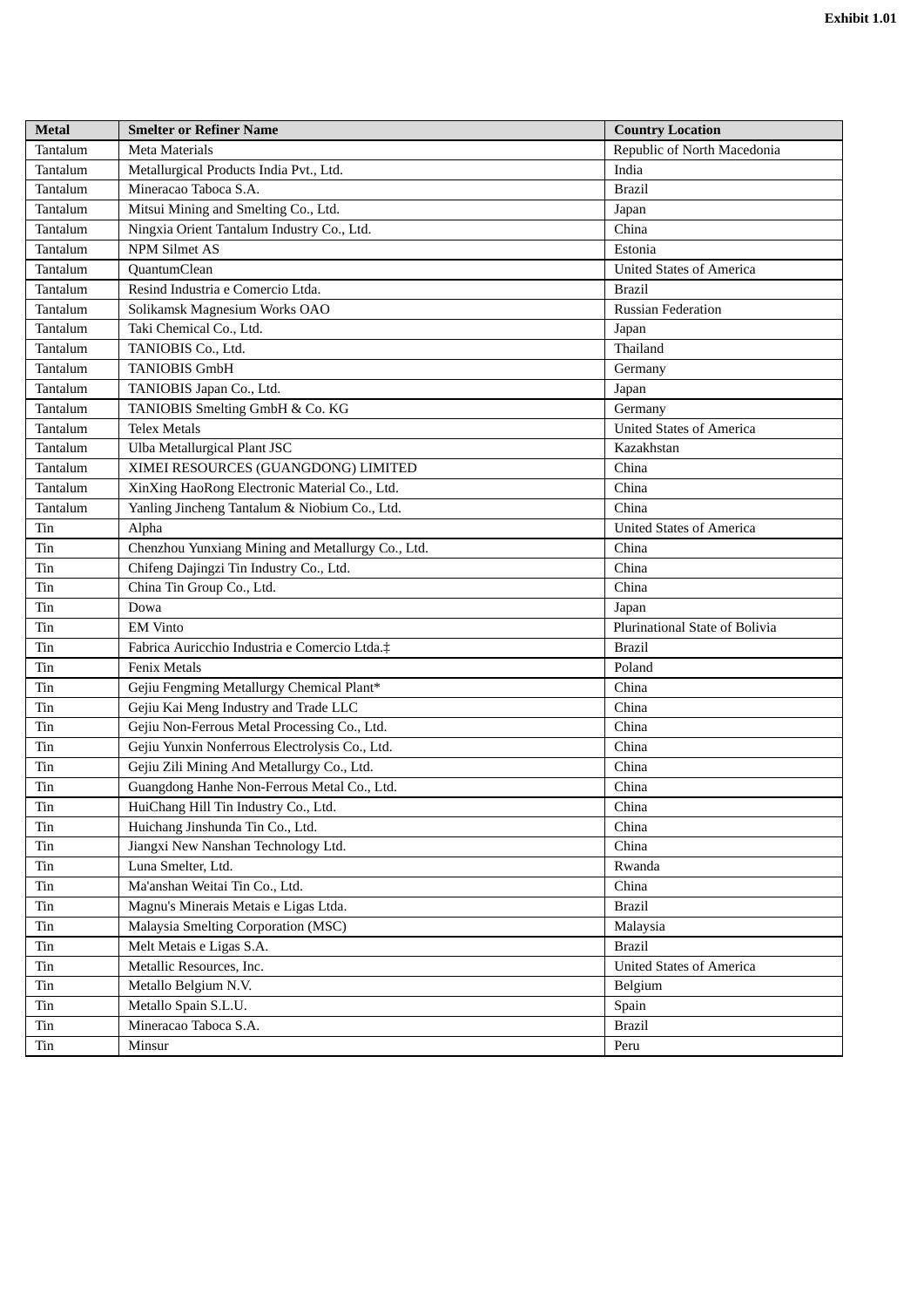| <b>Metal</b> | <b>Smelter or Refiner Name</b>                  | <b>Country Location</b>         |
|--------------|-------------------------------------------------|---------------------------------|
| Tin          | Mitsubishi Materials Corporation                | Japan                           |
| Tin          | O.M. Manufacturing (Thailand) Co., Ltd.         | Thailand                        |
| Tin          | O.M. Manufacturing Philippines, Inc.            | Philippines                     |
| Tin          | Operaciones Metalurgicas S.A.                   | Plurinational State of Bolivia  |
| Tin          | PT Artha Cipta Langgeng                         | Indonesia                       |
| Tin          | PT ATD Makmur Mandiri Jaya                      | Indonesia                       |
| Tin          | PT Babel Inti Perkasa                           | Indonesia                       |
| Tin          | PT Babel Surya Alam Lestari                     | Indonesia                       |
| Tin          | PT Bangka Serumpun                              | Indonesia                       |
| Tin          | PT Menara Cipta Mulia                           | Indonesia                       |
| Tin          | PT Mitra Stania Prima                           | Indonesia                       |
| Tin          | PT Prima Timah Utama                            | Indonesia                       |
| Tin          | PT Rajawali Rimba Perkasa                       | Indonesia                       |
| Tin          | PT Rajehan Ariq                                 | Indonesia                       |
| Tin          | PT Refined Bangka Tin                           | Indonesia                       |
| Tin          | PT Sariwiguna Binasentosa                       | Indonesia                       |
| Tin          | PT Stanindo Inti Perkasa                        | Indonesia                       |
| Tin          | PT Timah Tbk Kundur                             | Indonesia                       |
| Tin          | PT Timah Tbk Mentok                             | Indonesia                       |
| Tin          | PT Tinindo Inter Nusa                           | Indonesia                       |
| Tin          | Resind Industria e Comercio Ltda.               | <b>Brazil</b>                   |
| Tin          | Rui Da Hung                                     | Taiwan                          |
| Tin          | Soft Metais Ltda.                               | <b>Brazil</b>                   |
| Tin          | Thai Nguyen Mining and Metallurgy Co., Ltd.     | Vietnam                         |
| Tin          | Thaisarco                                       | Thailand                        |
| Tin          | Tin Technology & Refining                       | <b>United States of America</b> |
| Tin          | White Solder Metalurgia e Mineracao Ltda.       | <b>Brazil</b>                   |
| Tin          | Yunnan Chengfeng Non-ferrous Metals Co., Ltd.   | China                           |
| Tin          | Yunnan Yunfan Non-ferrous Metals Co., Ltd.      | China                           |
| Tungsten     | A.L.M.T. Corp.                                  | Japan                           |
| Tungsten     | <b>ACL Metais Eireli</b>                        | <b>Brazil</b>                   |
| Tungsten     | Asia Tungsten Products Vietnam Ltd.             | Vietnam                         |
| Tungsten     | Chenzhou Diamond Tungsten Products Co., Ltd.    | China                           |
| Tungsten     | China Molybdenum Tungsten Co., Ltd.             | China                           |
| Tungsten     | Chongyi Zhangyuan Tungsten Co., Ltd.            | China                           |
| Tungsten     | Cronimet Brasil Ltda                            | <b>Brazil</b>                   |
| Tungsten     | Fujian Ganmin RareMetal Co., Ltd.               | China                           |
| Tungsten     | Ganzhou Haichuang Tungsten Co., Ltd.            | China                           |
| Tungsten     | Ganzhou Huaxing Tungsten Products Co., Ltd.     | China                           |
| Tungsten     | Ganzhou Jiangwu Ferrotungsten Co., Ltd.         | China                           |
| Tungsten     | Ganzhou Seadragon W & Mo Co., Ltd.              | China                           |
| Tungsten     | Global Tungsten & Powders Corp.                 | <b>United States of America</b> |
| Tungsten     | Guangdong Xianglu Tungsten Co., Ltd.            | China                           |
| Tungsten     | H.C. Starck Tungsten GmbH                       | Germany                         |
| Tungsten     | Hunan Chenzhou Mining Co., Ltd.                 | China                           |
| Tungsten     | Hunan Chuangda Vanadium Tungsten Co., Ltd. Wuji | China                           |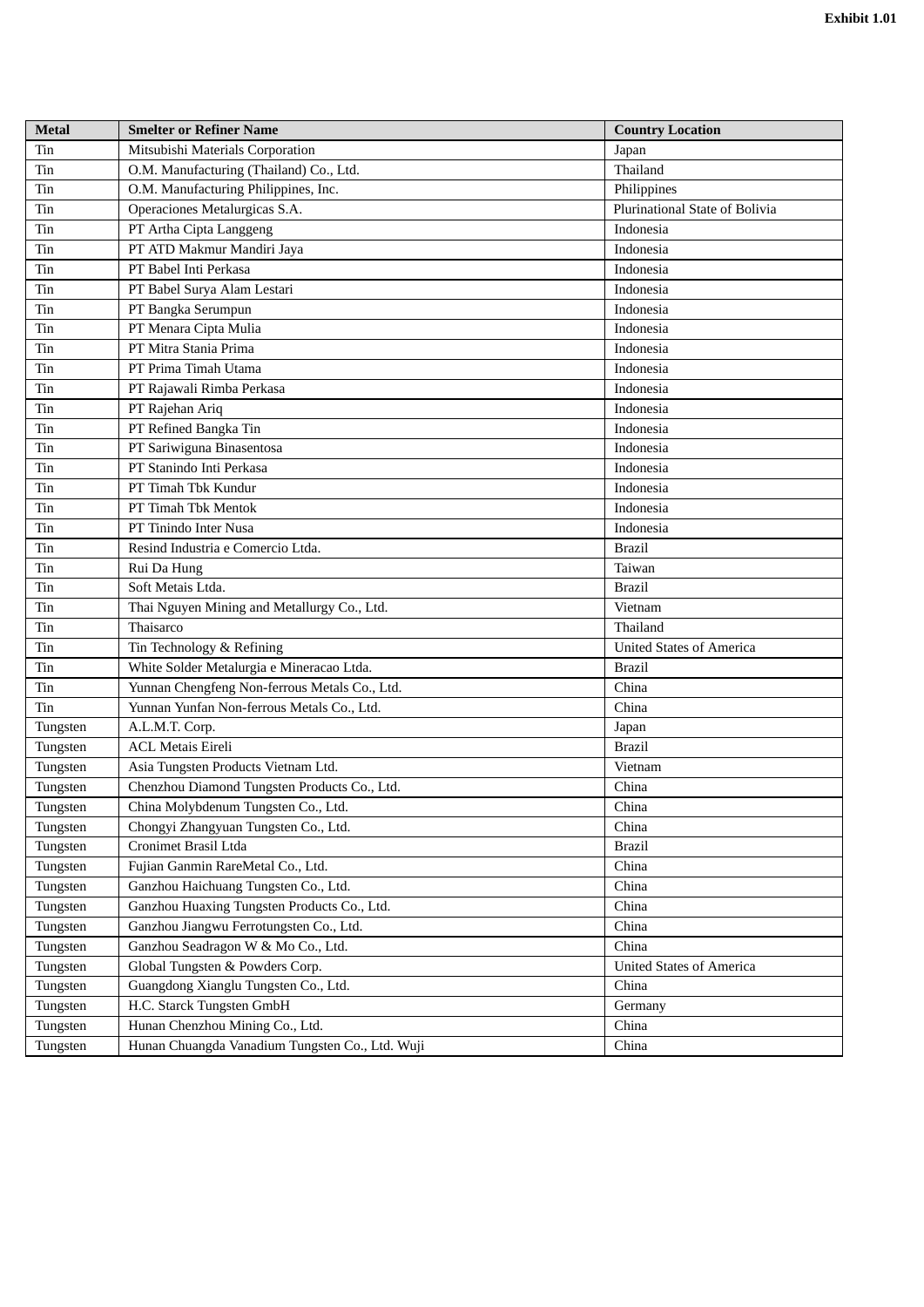| <b>Metal</b> | <b>Smelter or Refiner Name</b>                                | <b>Country Location</b>         |
|--------------|---------------------------------------------------------------|---------------------------------|
| Tungsten     | Hunan Chunchang Nonferrous Metals Co., Ltd.                   | China                           |
| Tungsten     | Hunan Litian Tungsten Industry Co., Ltd.*                     | China                           |
| Tungsten     | Hydrometallurg, JSC                                           | <b>Russian Federation</b>       |
| Tungsten     | Japan New Metals Co., Ltd.                                    | Japan                           |
| Tungsten     | Jiangwu H.C. Starck Tungsten Products Co., Ltd.               | China                           |
| Tungsten     | Jiangxi Gan Bei Tungsten Co., Ltd.                            | China                           |
| Tungsten     | Jiangxi Tonggu Non-ferrous Metallurgical & Chemical Co., Ltd. | China                           |
| Tungsten     | Jiangxi Xinsheng Tungsten Industry Co., Ltd.                  | China                           |
| Tungsten     | Jiangxi Yaosheng Tungsten Co., Ltd.                           | China                           |
| Tungsten     | <b>JSC</b> (Kirovgrad Hard Alloys Plant)                      | <b>Russian Federation</b>       |
| Tungsten     | Kennametal Fallon                                             | <b>United States of America</b> |
| Tungsten     | Kennametal Huntsville                                         | <b>United States of America</b> |
| Tungsten     | KGETS Co., Ltd.                                               | Republic of Korea               |
| Tungsten     | Lianyou Metals Co., Ltd.                                      | Taiwan                          |
| Tungsten     | Malipo Haiyu Tungsten Co., Ltd.                               | China                           |
| Tungsten     | Masan High-Tech Materials                                     | Vietnam                         |
| Tungsten     | Moliren Ltd.                                                  | <b>Russian Federation</b>       |
| Tungsten     | Niagara Refining LLC                                          | <b>United States of America</b> |
| Tungsten     | Philippine Chuangxin Industrial Co., Inc.                     | Philippines                     |
| Tungsten     | TANIOBIS Smelting GmbH & Co. KG                               | Germany                         |
| Tungsten     | Tejing (Vietnam) Tungsten Co., Ltd.*                          | Vietnam                         |
| Tungsten     | Unecha Refractory metals plant                                | <b>Russian Federation</b>       |
| Tungsten     | Wolfram Bergbau und Hutten AG                                 | Austria                         |
| Tungsten     | Woltech Korea Co., Ltd.                                       | Republic of Korea               |
| Tungsten     | Xiamen Tungsten (H.C.) Co., Ltd.                              | China                           |
| Tungsten     | Xiamen Tungsten Co., Ltd.                                     | China                           |
| Tungsten     | Xinfeng Huarui Tungsten & Molybdenum New Material Co., Ltd.   | China                           |

‡ Denotes a smelter that was removed from our supply chain in the reporting year.

\* Denotes a conformant smelter or refiner reported to have ceased operations in the reporting year.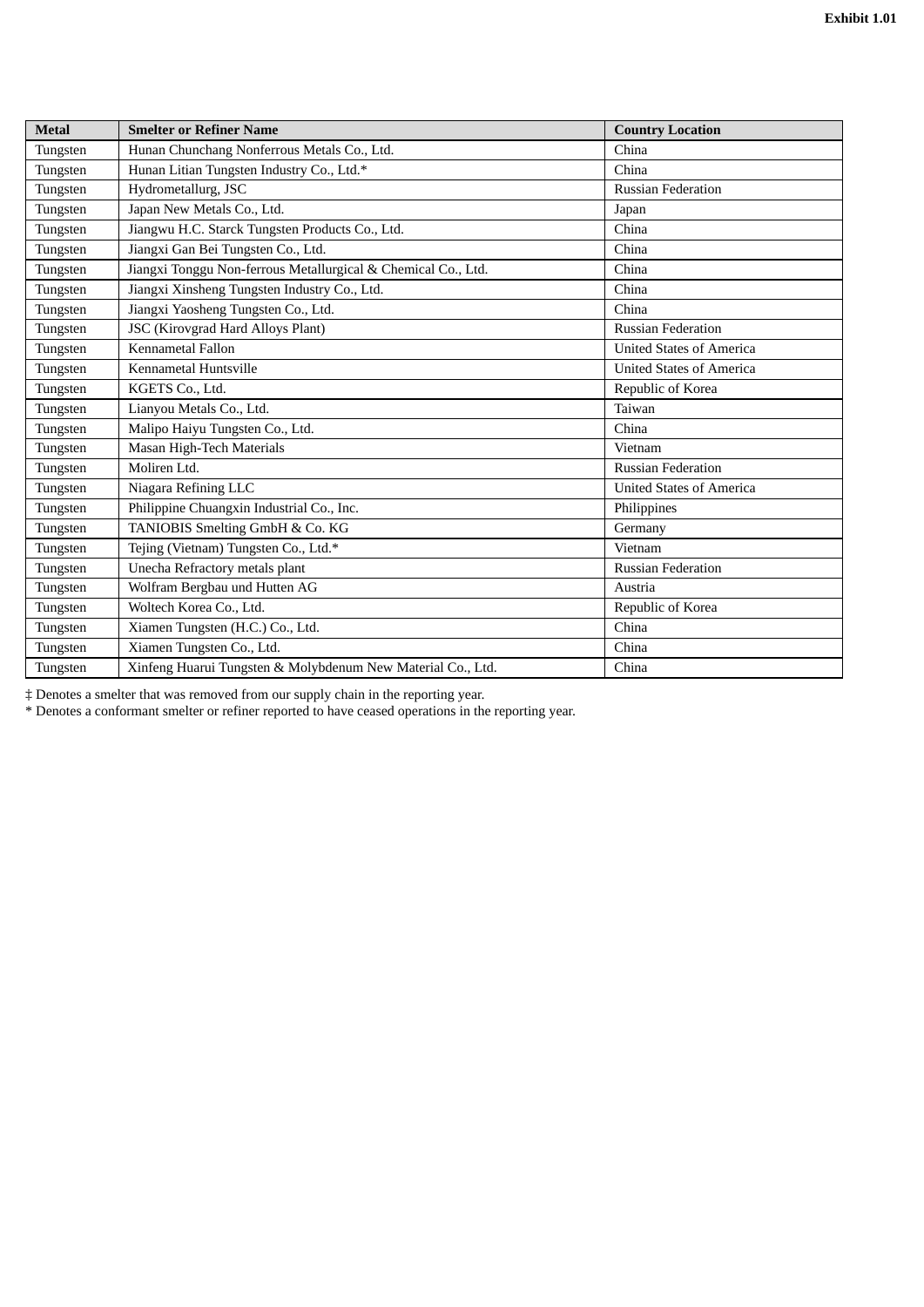# **Table 2: Smelters and refiners not on RMAP conformant list but actively working with RMAP (Active)**

| <b>Metal</b> | <b>Smelter or Refiner Name</b>                                               | <b>Country Location</b>         |
|--------------|------------------------------------------------------------------------------|---------------------------------|
| Gold         | Alexy Metals‡                                                                | <b>United States of America</b> |
| Gold         | Augmont Enterprises Private Limited‡                                         | India                           |
| Gold         | C.I Metales Procesados Industriales SAS                                      | Colombia                        |
| Gold         | GGC Gujrat Gold Centre Pvt. Ltd.                                             | India                           |
| Gold         | Sancus ZFS (L'Orfebre, SA)‡                                                  | Colombia                        |
| Tin          | CRM Fundicao De Metais E Comercio De Equipamentos Eletronicos Do Brasil Ltda | <b>Brazil</b>                   |
| Tin          | <b>CRM</b> Synergies                                                         | Spain                           |
| Tin          | CV Ayi Jaya*                                                                 | Indonesia                       |
| Tin          | CV Venus Inti Perkasa                                                        | Indonesia                       |
| Tin          | Estanho de Rondonia S.A.                                                     | <b>Brazil</b>                   |
| Tin          | Novosibirsk Processing Plant Ltd.                                            | <b>Russian Federation</b>       |
| Tin          | PT Bukit Timah                                                               | Indonesia                       |
| Tin          | PT Mitra Sukses Globalindo                                                   | Indonesia                       |
| Tin          | PT Sukses Inti Makmur                                                        | Indonesia                       |
| Tin          | PT Timah Nusantara                                                           | Indonesia                       |
| Tin          | Super Ligas                                                                  | <b>Brazil</b>                   |
| Tin          | Tin Smelting Branch of Yunnan Tin Co., Ltd.                                  | China                           |
| Tungsten     | Albasteel Industria e Comercio de Ligas Para Fundicao Ltd.                   | <b>Brazil</b>                   |
| Tungsten     | Jingmen Dewei GEM Tungsten Resources Recycling Co., Ltd.‡                    | China                           |
| Tungsten     | NPP Tyazhmetprom LLC‡                                                        | <b>Russian Federation</b>       |

‡ Denotes a smelter that was removed from our supply chain in the reporting year.

\* Denotes a conformant smelter or refiner reported to have ceased operations in the reporting year.

# **Table 3: Smelters and refiners not on RMAP conformant list**

| <b>Metal</b> | <b>Smelter or Refiner Name</b>                 | <b>Country Location</b>         |
|--------------|------------------------------------------------|---------------------------------|
| Gold         | Abington Reldan Metals, LLC‡                   | <b>United States of America</b> |
| Gold         | African Gold Refinery‡                         | Uganda                          |
| Gold         | Atasay Kuyumculuk Sanayi Ve Ticaret A.S.‡      | Turkey                          |
| Gold         | <b>AU Traders and Refiners</b>                 | South Africa                    |
| Gold         | Caridad <sup>‡</sup>                           | Mexico                          |
| Gold         | CGR Metalloys Pvt Ltd.‡                        | India                           |
| Gold         | Degussa Sonne / Mond Goldhandel GmbH‡          | Germany                         |
| Gold         | Dijllah Gold Refinery FZC‡                     | <b>United Arab Emirates</b>     |
| Gold         | Emerald Jewel Industry India Limited (Unit 1)‡ | India                           |
| Gold         | Emerald Jewel Industry India Limited (Unit 2)‡ | India                           |
| Gold         | Emerald Jewel Industry India Limited (Unit 3)‡ | India                           |
| Gold         | Emerald Jewel Industry India Limited (Unit 4)‡ | India                           |
| Gold         | Fidelity Printers and Refiners Ltd.‡           | Zimbabwe                        |
| Gold         | Fujairah Gold FZC‡                             | <b>United Arab Emirates</b>     |
| Gold         | Gold Coast Refinery‡                           | Ghana                           |
| Gold         | Guangdong Jinding Gold Limited‡                | China                           |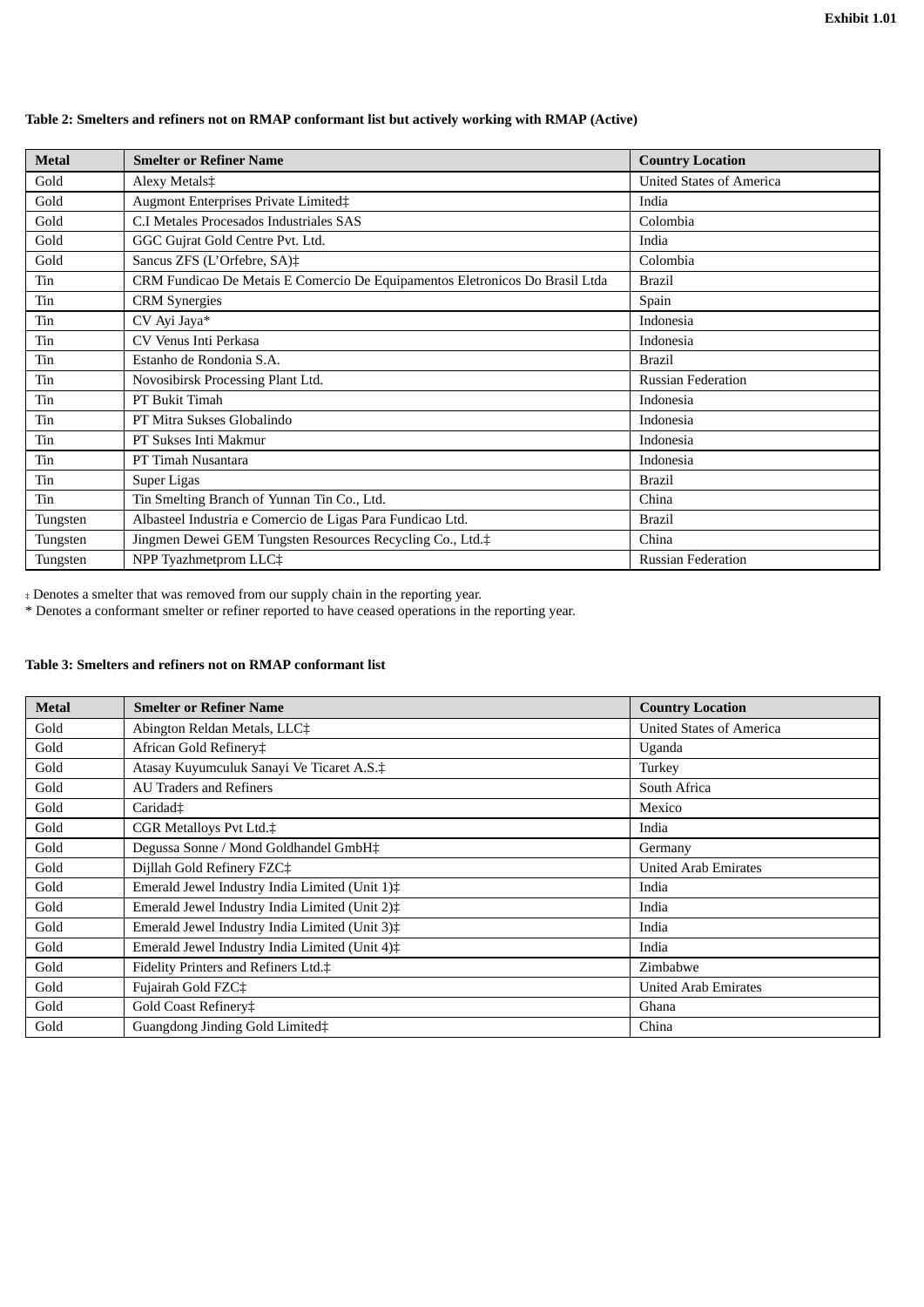| Metal | <b>Smelter or Refiner Name</b>                                                            | <b>Country Location</b>         |
|-------|-------------------------------------------------------------------------------------------|---------------------------------|
| Gold  | Guoda Safina High-Tech Environmental Refinery Co., Ltd.‡                                  | China                           |
| Gold  | Hangzhou Fuchunjiang Smelting Co., Ltd.‡                                                  | China                           |
| Gold  | Hunan Chenzhou Mining Co., Ltd.‡                                                          | China                           |
| Gold  | Hunan Guiyang yinxing Nonferrous Smelting Co., Ltd.‡                                      | China                           |
| Gold  | HwaSeong CJ CO., LTD.‡                                                                    | Republic of Korea               |
| Gold  | Industrial Refining Company‡                                                              | Belgium                         |
| Gold  | International Precious Metal Refiners‡                                                    | <b>United Arab Emirates</b>     |
| Gold  | JALAN & Company‡                                                                          | India                           |
| Gold  | JSC Ekaterinburg Non-Ferrous Metal Processing Plant‡                                      | <b>Russian Federation</b>       |
| Gold  | K.A. Rasmussen‡                                                                           | Norway                          |
| Gold  | Kaloti Precious Metals‡                                                                   | <b>United Arab Emirates</b>     |
| Gold  | Kazakhmys Smelting LLC‡                                                                   | Kazakhstan                      |
| Gold  | Kundan Care Products Ltd.‡                                                                | India                           |
| Gold  | Kyrgyzaltyn JSC                                                                           | Kyrgyzstan                      |
| Gold  | Kyshtym Copper-Electrolytic Plant ZAO‡                                                    | <b>Russian Federation</b>       |
| Gold  | L'azurde Company For Jewelry‡                                                             | Saudi Arabia                    |
| Gold  | Lingbao Gold Co., Ltd.‡                                                                   | China                           |
| Gold  | Lingbao Jinyuan Tonghui Refinery Co., Ltd.‡                                               | China                           |
| Gold  | Luoyang Zijin Yinhui Gold Refinery Co., Ltd.‡                                             | China                           |
| Gold  | MD Overseas‡                                                                              | India                           |
| Gold  | Metallix Refining Inc.‡                                                                   | <b>United States of America</b> |
| Gold  | Modeltech Sdn Bhd‡                                                                        | Malaysia                        |
| Gold  | Morris and Watson‡                                                                        | New Zealand                     |
| Gold  | Pease & Curren‡                                                                           | United States of America        |
| Gold  | Penglai Penggang Gold Industry Co., Ltd.‡                                                 | China                           |
| Gold  | QG Refining, LLC‡                                                                         | <b>United States of America</b> |
| Gold  | Refinery of Seemine Gold Co., Ltd.‡                                                       | China                           |
| Gold  | Sabin Metal Corp.‡                                                                        | <b>United States of America</b> |
| Gold  | Sai Refinery‡                                                                             | India                           |
| Gold  | Samwon Metals Corp.‡                                                                      | Republic of Korea               |
| Gold  | Sellem Industries Ltd. ‡                                                                  | Mauritania                      |
| Gold  | Shandong Humon Smelting Co., Ltd.‡                                                        | China                           |
| Gold  | Shandong Tiancheng Biological Gold Industrial Co., Ltd.‡                                  | China                           |
| Gold  | Shenzhen Zhonghenglong Real Industry Co., Ltd. ‡                                          | China                           |
| Gold  | Shirpur Gold Refinery Ltd.‡                                                               | India                           |
| Gold  | Sovereign Metals‡                                                                         | India                           |
| Gold  | State Research Institute Center for Physical Sciences and Technology#                     | Lithuania                       |
| Gold  | Sudan Gold Refinery‡                                                                      | Sudan                           |
| Gold  | Tongling Nonferrous Metals Group Co., Ltd.‡                                               | China                           |
| Gold  | Yunnan Copper Industry Co., Ltd.‡                                                         | China                           |
| Tin   | An Vinh Joint Stock Mineral Processing Company‡                                           | Vietnam                         |
| Tin   | Dongguan CiEXPO Environmental Engineering Co., Ltd.‡                                      | China                           |
| Tin   | Electro-Mechanical Facility of the Cao Bang Minerals & Metallurgy Joint Stock<br>Company‡ | Vietnam                         |
| Tin   | Gejiu City Fuxiang Industry and Trade Co., Ltd.‡                                          | China                           |